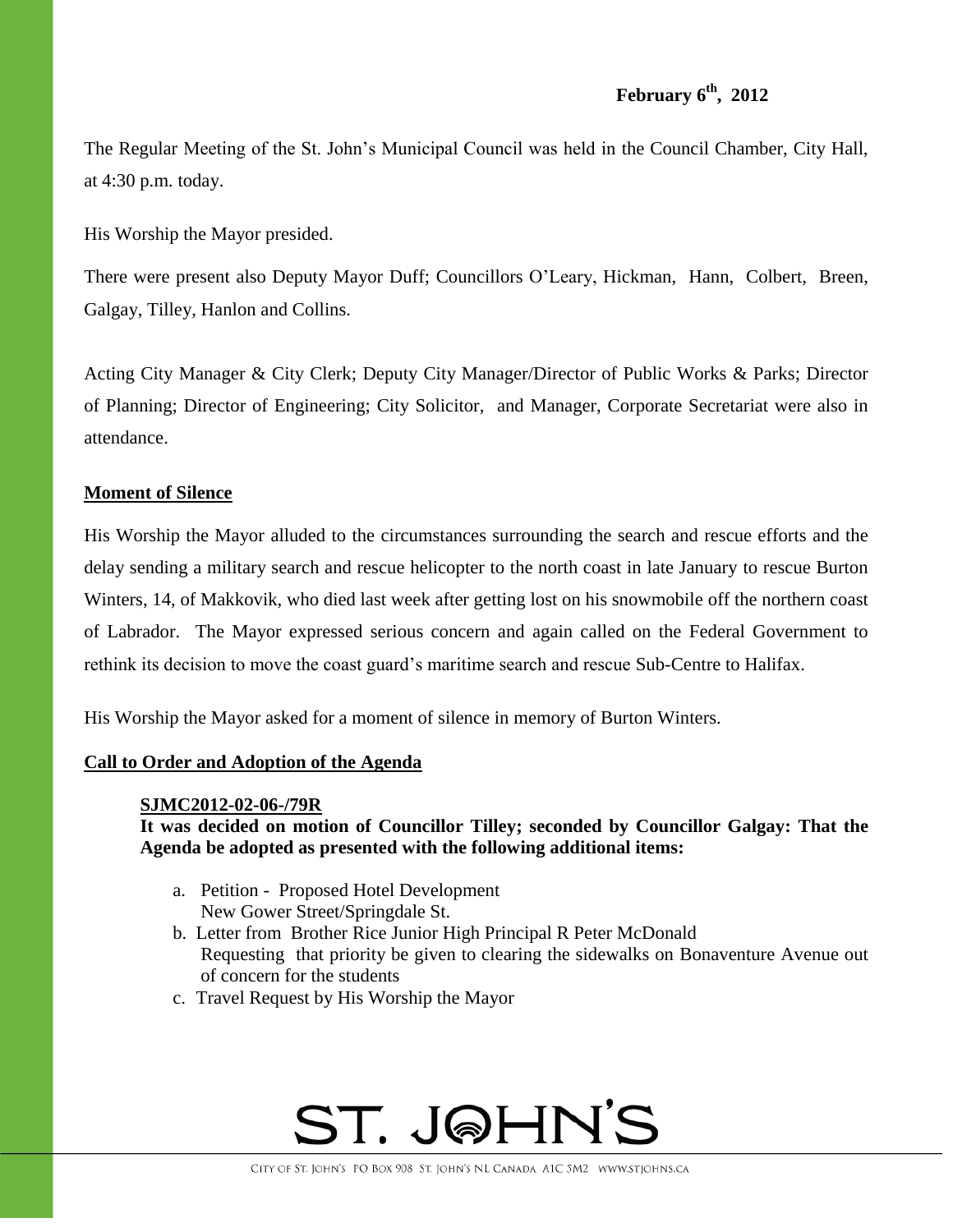### **Adoption of Minutes**

### **SJMC2012-02-06/80R**

**It was decided on motion of Councillor Hanlon; seconded by Councillor O'Leary: That the minutes of the January 30th , 2012 meeting be adopted as presented.**

### **Business Arising**

**Application to Rezone Property to the RRI Zone Civic Number 110 Howlett's Line (Ward 5) Applicant: Tracy Chafe\_\_\_\_\_\_\_\_\_\_\_\_\_\_\_\_\_\_\_\_\_**

Under business arising, Council considered a memorandum dated February 1, 2012 from the Director of Planning regarding the above noted.

### **SJMC2012-02-06/81R**

**It was moved by Councillor Collins: seconded by Councillor Tilley: That the rezoning of the property at Civic Number 110 Howlett's Line from the Rural Zone ( R ) to the Rural Residential Infill (RRI) Zone, be approved, following which the appropriate zoning amendment mapping will be prepared by City staff and the amendment will be referred to the Department of Municipal Affairs with a request for Provincial registration of the rezoning.** 

This application was deferred by Council at its Regular Meeting held on January  $16<sup>th</sup>$ , pending City staff's review of the written representations from the area residents in the area asserting there is a road reservation on the property proposed to be rezoned.

Councillor Collins pointed out that it has been determined by staff, who reviewed the documents submitted by the area residents and those found at the Registry of Deeds, that there is no public road or public right-of-way.

### **The motion being put was unanimously carried.**

### **Churchill Square, Save Easy**

Under business arising Deputy Mayor Duff referenced last week's discussion concerning the closure of Churchill Square, Save Easy and the possibility of establishing a farmer's market in that location. She noted that it was brought to her attention by a number of area residents that a farmer's market could

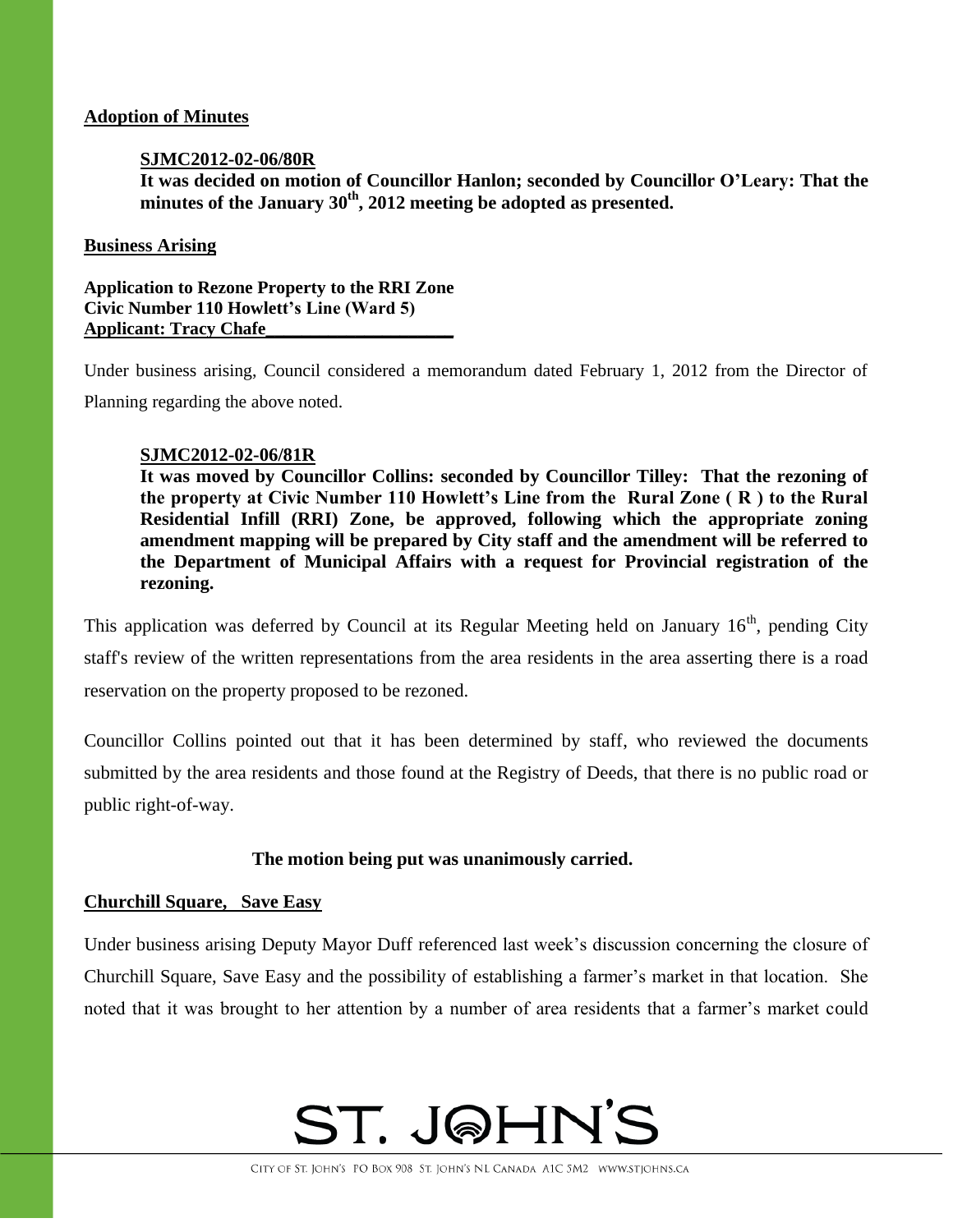never serve as a substitute for a proper grocery store in that area, which she noted is understandable. The Deputy Mayor indicated that Council should keep emphasis on retaining a grocery store in this area.

In this regard, Councillor Hann clarified the fact that his suggestion last week that the possibility of a farmer's market at that location be looked at was only intended in the event every opportunity for a grocery store had been exhausted.

### **Public Hearings**

(1) Public Meeting Report dated January 24, 2012 Re: Application to Rezone Property to Permit a 10 Storey Office Building Job Street/Hamilton Avenue **(Ward 2)** Applicant: Deacon Investments Ltd. **(Memorandum dated February 1, 2012 from the Director of Planning)**

Councillor Breen presented the report of a public meeting held on January 24, 2012 the purpose of which was to consider the application from Deacon Investments Ltd. to rezone property at the intersection of Job Street/Hamilton Avenue to allow the construction of a ten (10) storey office building development with on-site parking.

In this regard Council considered a memorandum dated February 1, 2012 from the Director of Planning.

### **SJMC2012-02-06/82R**

**It was moved by Councillor Breen; seconded by Councillor Galgay: That staff be directed to proceed with the rezoning process in order to allow the development of the proposed office building development; and further, that staff be directed to draft the appropriate amendments to the Municipal Plan and Development Regulations, which will then be referred to the Department of Municipal Affairs with the request for issuance of a Provincial release against any applicable Provincial interests and policies.**

Discussion ensued during which members of Council indicated their support of the proposed development and commended the architecturally sensitive and creative design of the building.

### **Following discussion, the motion being put was unanimously carried.**

(2) Public Meeting Report dated January 25, 2012

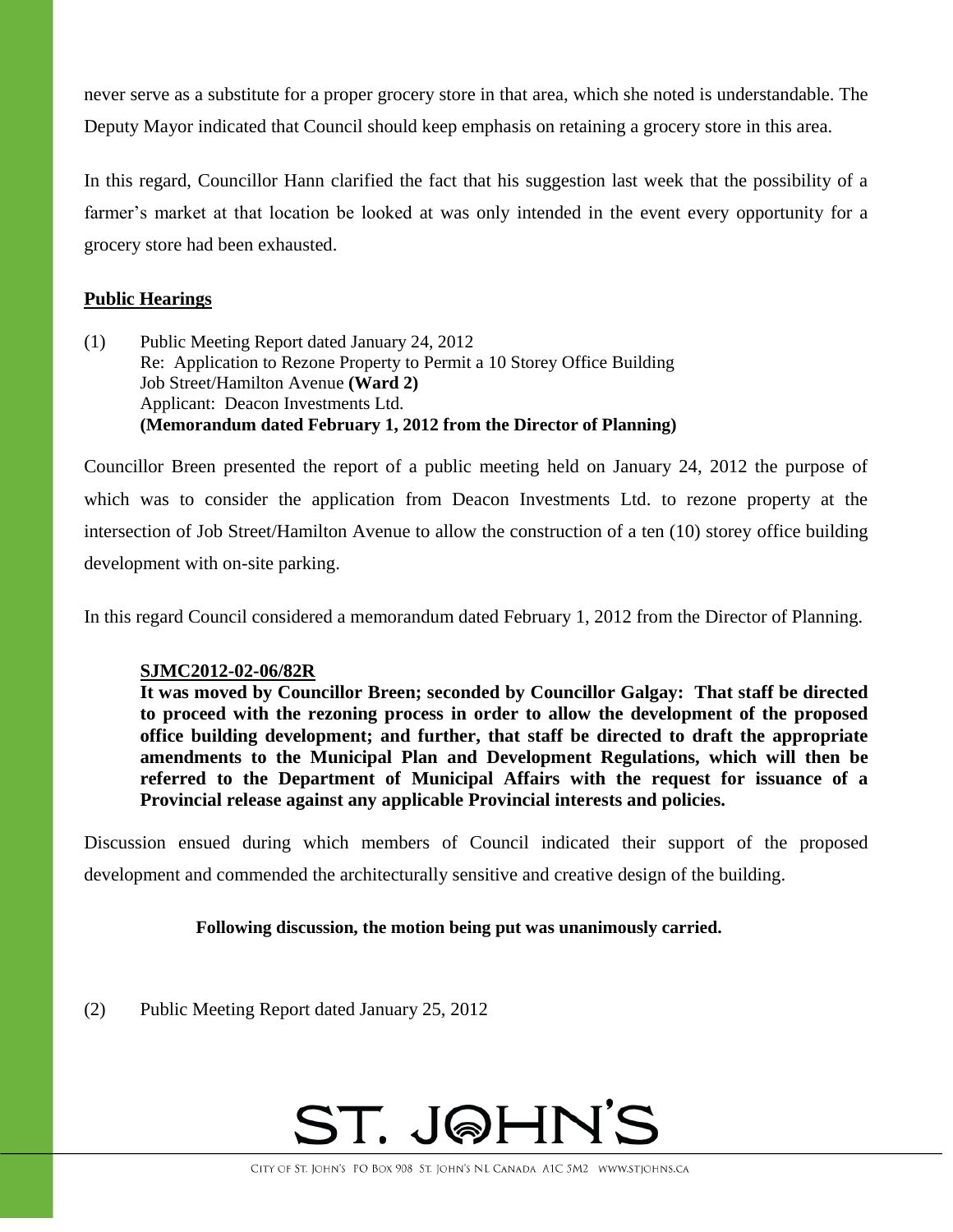### Re: Proposed Hotel Development New Gower Street/Springdale Street **(Ward 2)** Applicant: Manga Hotels Ltd. **(Memorandum dated February 1, 2012 from the Director of Planning)**

Councillor Breen presented the report of a public meeting held on January 25, 2012 the purpose of which was to consider the application from Manga Hotels Ltd. to rezone property at New Gower Street/Springdale Street, proposed as a first phase the construction of a twelve (12) storey hotel development at the eastern portion of the property; the next stage of the development of the property yet to be determined by the applicant, but could potentially be another multi-storey hotel or office building with a building height greater than four (4) storeys.

In this regard, Council considered a memorandum dated February 1, 2012 from the Director of Planning.

Councilor Breen outlined the concerns raised by the residents concerning the proposed development which include - shadowing impacts on adjoining residential properties; the close proximity to residential properties with little buffering or screening; increased traffic, building height; loss of privacy; building design, etc.

### **SJMC2012-02-06/83R**

**It was then moved by Councillor Breen; seconded by Councillor Hann: That Council not proceed at this time with the rezoning of the application property from the RD Zone to the CCO Zone to enable the construction of the proposed twelve (12) storey hotel building and the potential future construction of a multi-storey building on the western portion of the property as a second phase of development; and further, that the City officials meet with the applicant and their architectural consultants to determine the feasibility of redesigning the proposed hotel development so that it has a possible lower building height through a larger building footprint with the objective of lessening impacts of the hotel development on the adjoining and nearby residential properties.** 

Discussion ensued during which all members of Council indicated their full support of the motion.

Deputy Mayor Duff asked that staff also consult with the resident representatives to seek their input on possible alternatives.

During discussion, Councillor Galgay tabled a petition the prayer of which reads as follows:

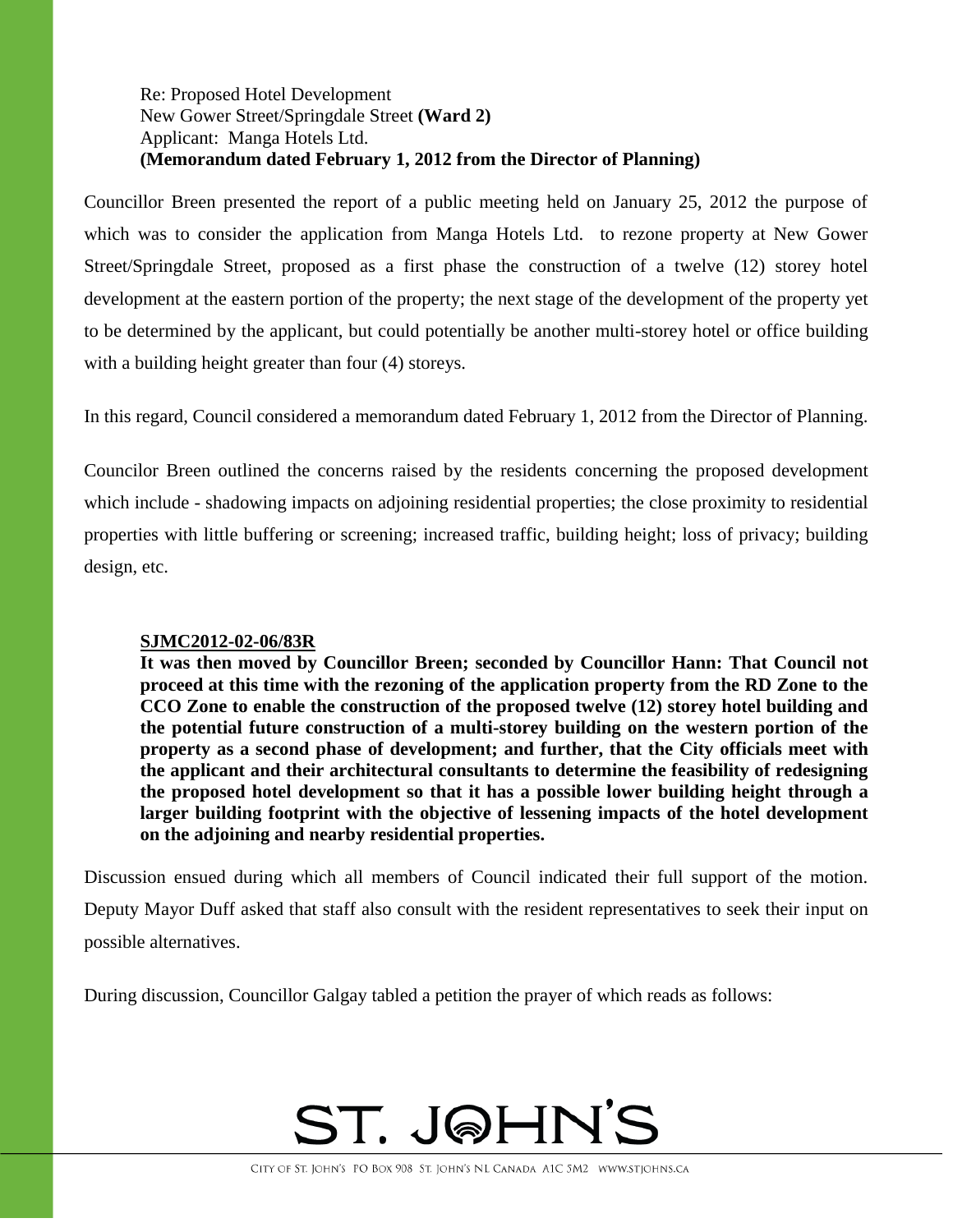**We the undersigned oppose the proposed rezoning of the land at Springdale and New Gower St. from Residential Downtown Zone to Commercial Central Office Zone. This will allow for the building of a 12 story hotel, and possibly another tower built on the site. This will have serious "quality of life" repercussions for the whole neighbourhood. There will be decreased property values, increased traffic volumes, parking issues, noise from vehicles, building ventilation systems, people, snowclearing, as well as the noise during the construction period.**

**The current design submission demonstrates no respect for the area's aesthetic or residents, as the building(s) will dwarf the whole neighborhood. The residents adjacent to the site are more seriously impacted because of the extreme close proximity to the hotel – 35' from their homes. Sunlight will be blocked out for much of the day, and privacy will be eliminated because there will be a wall of hotel room windows facing these houses.**

**Any new development must consider the impact on the people that have chosen to buy and invest in their homes, and live their lives in the neighborhood. Please reject this zoning change as it is too dense for the area and incompatible with the neighbourhood.**

**Following discussion, the motion being put was unanimously carried.** 

**(3)** Public Meeting Report dated January 26, 2012 Re: Application to Redevelop Property for a Residential Condominium Building Civic No. 40 Henry Street (Site of the Former Star of the Sea Hall Building) **(Ward 2)**  Applicant: Manga Developments Ltd. **(Memorandum dated February 1, 2012 from the Director of Planning)**

Councillor Breen presented the report of a public meeting held on January 26, 2012 the purpose of which was to consider the application from Manga Developments Ltd. to rezone the former Star of the Sea Hall site at Civic Number 40 Henry Street to allow the construction of a six (6) storey residential condominium building with two (2) levels of underground parking.

In this regard Council considered a memorandum dated February 1, 2012 from the Director of Planning.

### **SJMC2012-02-06/84R**

**It was moved by Councillor Breen; seconded by Councillor Galgay: That the staff be directed to move forward with the rezoning process in order to allow the development of the proposed residential condominium building at Civic No. 40 Henry Street, and draft the appropriate text and map amendments to the Municipal Plan and Development** 

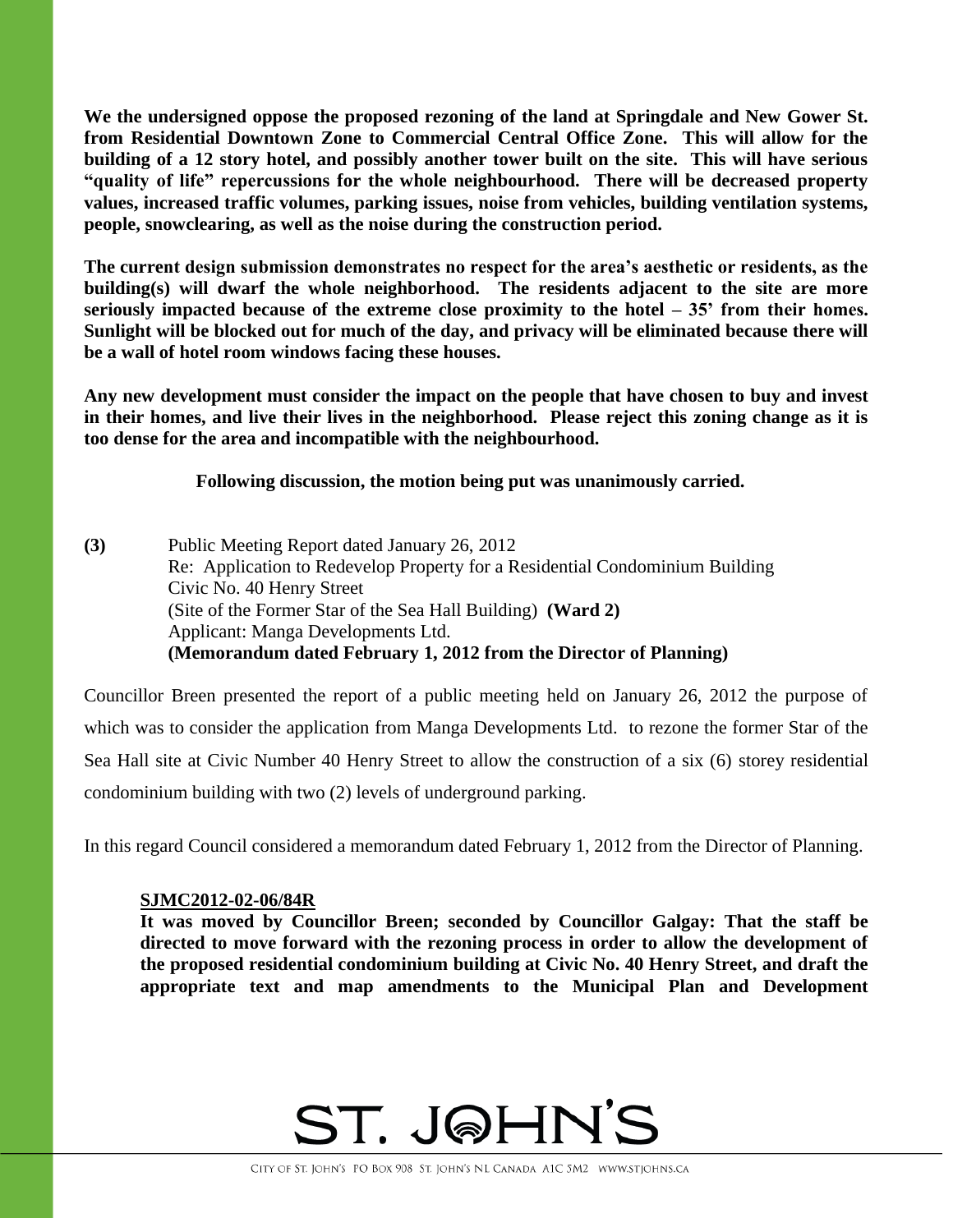### **Regulations, which will then be forwarded to the Department of Municipal Affairs with the request for the issuance of a Provincial release against applicable interests and policies.**

During Councillor Breen's review of the public meeting report he noted that it was suggested by a resident of Queen's Road that Old Chapel Lane be upgraded as part of the proposed development and asked that staff look at that possibility.

Councillor Galgay asked that the developer be approached and asked to be sensitive to the historic nature of the property. Deputy Mayor Duff, noting that the Heritage Advisory Committee have approved the building elevations for the proposed residential condominium, asked that staff approach the developer to recognize the building's history in a tangible form when designing the building. She suggested maybe installing a public history board on the site, at least in the vicinity of the development. Councillor Hann noted that the developer will be quite sensitive to the building's history and intends to do everything they can to honor the history of the Star of the Sea Hall building.

### **Following discussion, the motion being put was unanimously carried.**

# **Development Committee Report dated January 31st , 2012**

Council considered the following Development Committee Report dated January  $31<sup>st</sup>$ , 2012:

### **RECOMMENDATIONS OF APPROVAL**

**1. Proposed Commercial Development (Coleman's Supermarket, NLC Outlet and three (3) future Commercial Buildings) Southlands Boulevard at Gold Medal Drive (Ward 5) Applicant: Mr. Frank Coleman**

The Development Committee recommends that Council approve the attached terms of reference for the Land Use Assessment Report for the proposed development. It is also recommended that as the proposed use is a Permitted Use, that once the report has been received and reviewed by staff, that staff be directed to proceed with public notification of the application and Assessment Report. This process would include a newspaper notice, notices mailed to property owners in the area and posting of the Assessment Report on the City's website.

Robert F. Smart City Manager

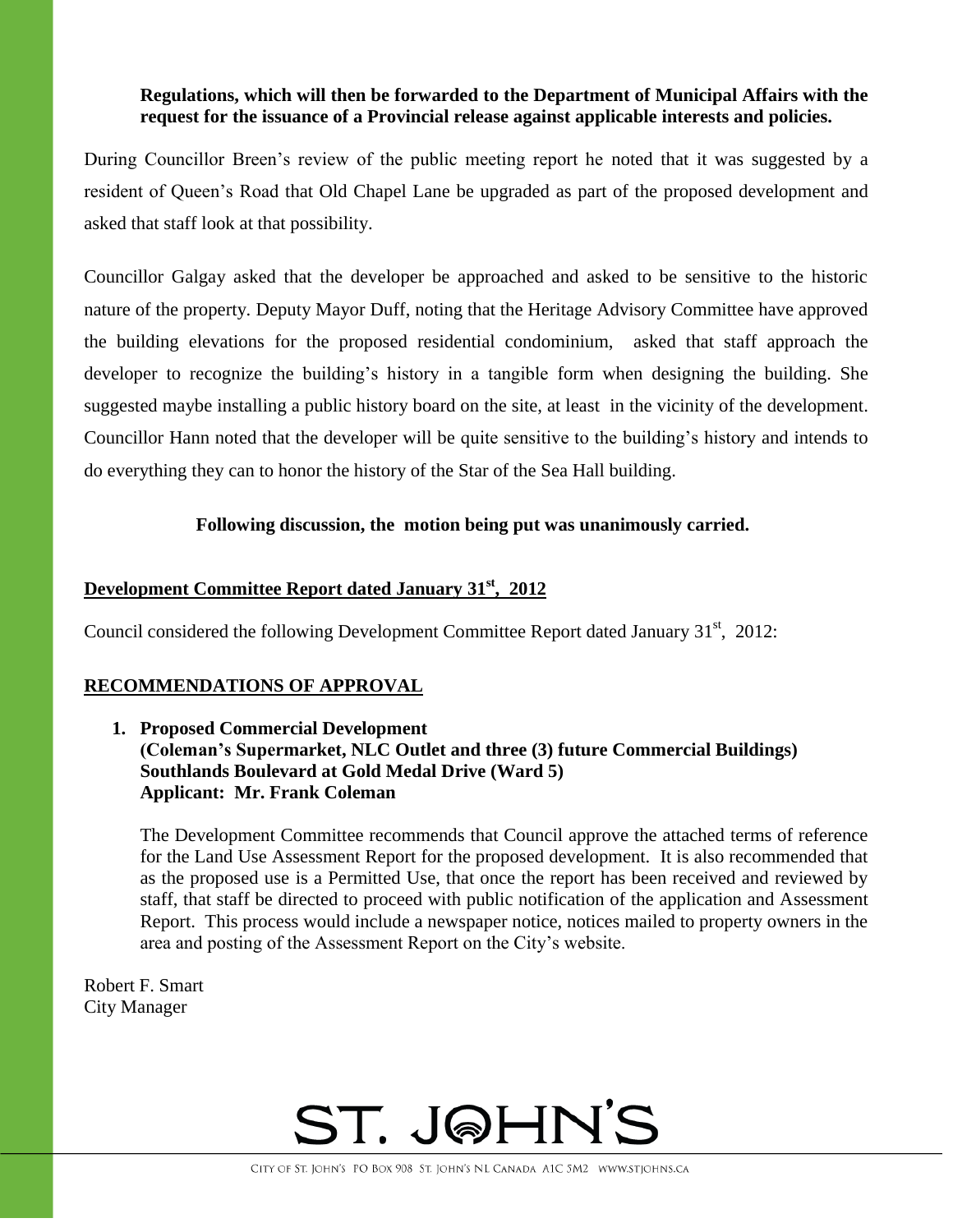### **SJMC2012-02-06/85R**

**It was moved by Councillor Hann; seconded by Councillor Hanlon: That the Committee's recommendation be approved.**

**Following discussion, the motion being put was unanimously carried.**

### **Development Permit Lists**

Council considered as information the following Development Permits List for the period of January 27,

2012 to February 2, 2012.

### **DEVELOPMENT PERMITS LIST DEPARTMENT OF PLANNING FOR THE PERIOD OF January 27, 2012, 2012 TO February 2, 2012**

| Code                                                                                                                                                               | Applicant                              | Application                              | Location                        | Ward                     | <b>Development</b><br><b>Officer's Decision</b>                                    | Date     |
|--------------------------------------------------------------------------------------------------------------------------------------------------------------------|----------------------------------------|------------------------------------------|---------------------------------|--------------------------|------------------------------------------------------------------------------------|----------|
| <b>COM</b>                                                                                                                                                         | Mike<br>Smith<br>Case<br>International | <b>Building</b><br>Tank<br>tor<br>Farm   | Pier<br>Water<br>Street         | $\overline{\phantom{a}}$ | <b>Approved</b>                                                                    | 12-01-31 |
| <b>RES</b>                                                                                                                                                         | Rod Jerrett                            | Building Lot -Semi-<br>Detached Dwelling | 6 Edinburgh St                  | 2                        | Approved                                                                           | 12-01-31 |
|                                                                                                                                                                    |                                        |                                          |                                 |                          |                                                                                    |          |
|                                                                                                                                                                    |                                        |                                          |                                 |                          |                                                                                    |          |
| $\star$<br><b>Code Classification:</b><br><b>INST</b><br><b>RES</b> - Residential<br><b>IND</b><br><b>COM - Commercial</b><br>AG<br>- Agriculture<br>OT<br>- Other |                                        |                                          | - Institutional<br>- Industrial |                          | <b>Gerard Doran</b><br><b>Development Officer</b><br><b>Department of Planning</b> |          |

**\*\* This list is issued for information purposes only. Applicants have been advised in writing of the Development Officer's decision and of their right to appeal any decision to the St. John's Local Board of Appeal.**

### **Building Permits List**

### **SJMC2012-02-06/86R**

**It was decided on motion of Councillor Hanlon; seconded by Councillor Tilley: That the recommendation of the Director of Building and Property Management with respect to the following Building Permits List be approved:** 

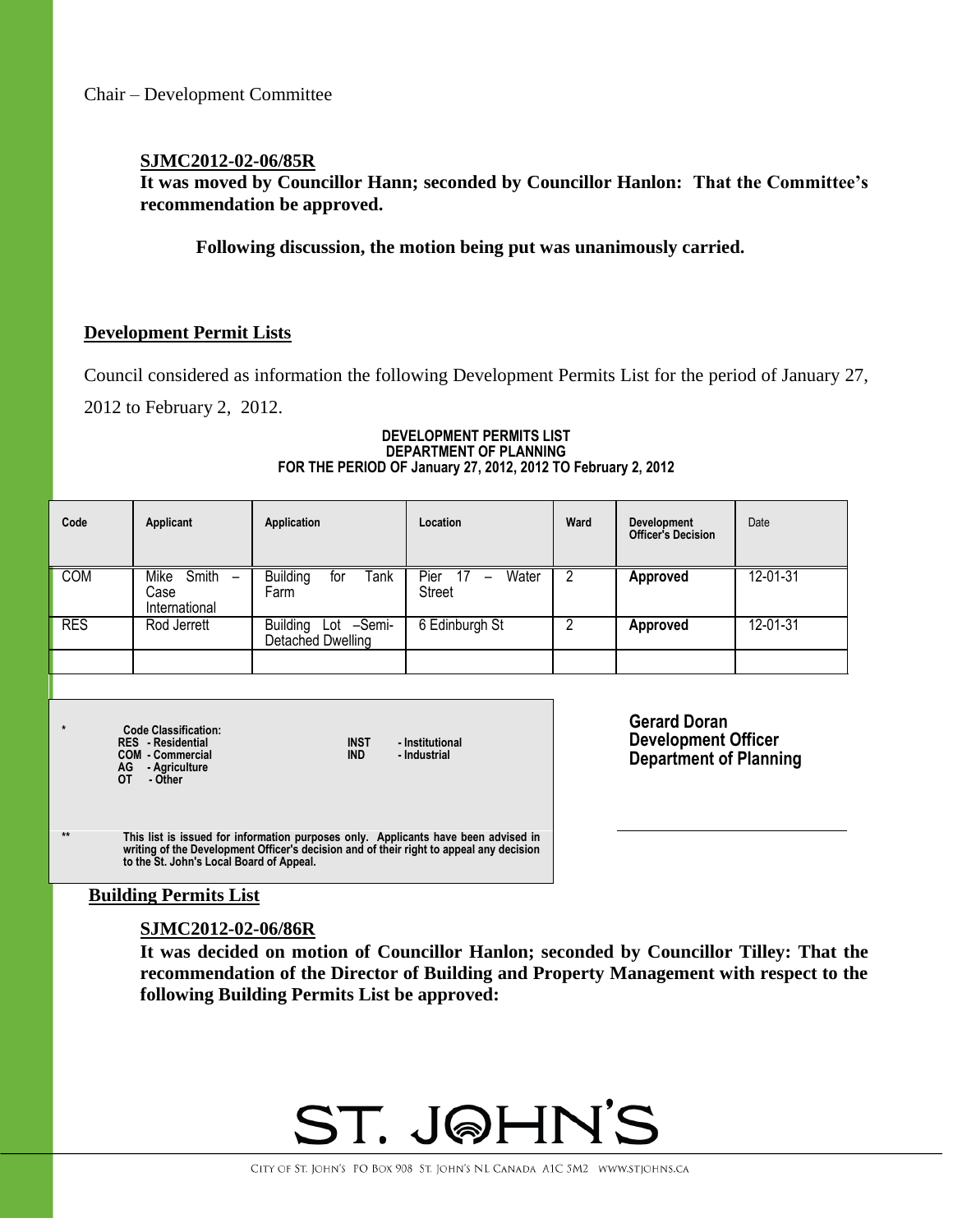Permits List

### 2012/02/01

#### **CLASS: COMMERCIAL**

| MICHAEL TAYLOR THE STATE OF THE STATE OF THE STATE OF THE STATE OF THE STATE OF THE STATE OF THE STATE OF THE | 371-373 DUCKWORTH ST                                                         | OC TAVERN             |
|---------------------------------------------------------------------------------------------------------------|------------------------------------------------------------------------------|-----------------------|
|                                                                                                               | VIVID COMMUNICATIONS 391-395 EMPIRE AVE SN RETAIL STORE                      |                       |
|                                                                                                               | CHRISTINA BAUDI @ NEON 56 KENMOUNT RD BOUCLAIR HOME SN RETAIL STORE          |                       |
| REDWOOD CONSTRUCTION LTD 560 TOPSAIL RD                                                                       |                                                                              | NC ACCESSORY BUILDING |
|                                                                                                               | JENKINS POWER SHEET METAL INC. 63-65 MAIN RD -CHERRY WOOD CO CUSTOM WORKSHOP |                       |
| MICHAEL MERCER 110 WATER ST                                                                                   |                                                                              | CR RETAIL STORE       |
|                                                                                                               | FED. GOV'T. (BLDG. #223) PLEASANTVILLE, BLDG 223 RN OFFICE                   |                       |
| FIRST COPY DUPLICATING CENTRE 60 PIPPY PL                                                                     | RN SERVICE SHOP                                                              |                       |
|                                                                                                               | BRISTOL DEVELOPMENT INC. 145 KELSEY DR, LAVERT GROUP RN OFFICE               |                       |
|                                                                                                               | BRISTOL DEVELOPMENT INC. 145 KELSEY DR, TRITON DATA RN OFFICE                |                       |
|                                                                                                               | NFLD & LABRADOR HOUSING CORP. 89 FROUDE AVE THE SEX PLACE OF ASSEMBLY        |                       |
|                                                                                                               | BRISTOL DEVELOPMENT INC. 145 KELSEY DR, SUN LIFE FINANCI RN OFFICE           |                       |
| 55731 NEWFOUNDLAND & LABRADOR 75 TIFFANY CRT                                                                  |                                                                              | RN OFFICE             |
|                                                                                                               | PLAZAGROUP MANAGEMENT LTD. 430 TOPSAIL RD BED BATH BEYOND TI RETAIL STORE    |                       |

THIS WEEK \$ 4,388,592.00

**CLASS: INDUSTRIAL**

THIS WEEK \$ .00

#### **CLASS: GOVERNMENT/INSTITUTIONAL**

| BOOTH MEMORIAL HIGH          | 151 FRESHWATER RD                                         | SN SCHOOL |
|------------------------------|-----------------------------------------------------------|-----------|
|                              | 55731 NEWFOUNDLAND & LABRADOR 75 TIFFANY CRT, PSYCHOLOGY  | RN SCHOOL |
|                              | 55731 NEWFOUNDLAND & LABRADOR 75 TIFFANY CRT, SOCIAL WORK | RN SCHOOL |
|                              | 55731 NEWFOUNDLAND & LABRADOR 75 TIFFANY CRT, NURSING     | RN SCHOOL |
| GENERAL PROTESTANT CEMENTARY | SOUTHLANDS BOULEVARD CEMETARY SW CHURCH                   |           |
| GENERAL PROTESTANT CEMENTARY | SOUTHLANDS BOULEVARD CEMETARY SW CHURCH                   |           |

THIS WEEK \$ 1,684,000.00

#### **CLASS: RESIDENTIAL**

STEVEN C. CURTIS 7 SPRUCE GROVE AVE NC FENCE 60419 NEWFOUNDLAND & 7 PATRICK ST

### KEVIN BARNES 6 BRANSCOMBE ST NC ACCESSORY BUILDING MARK & SHANNON DAWSON 2 CORK PL 2 NORTH NO SWIMMING POOL FAIRVIEW INVESTMENTS LIMITED 143 GREAT EASTERN AVE, LOT 130 NC SINGLE DETACHED & SUB.APT CHRIS WALSH 740-754 MAIN RD NC ACCESSORY BUILDING<br>PRO-TECH CONSTRUCTION 37 ROSE ABBEY ST NC SINGLE DETACHED DWE PRO-TECH CONSTRUCTION 37 ROSE ABBEY ST NC SINGLE DETACHED DWELLING REDWOOD CONSTRUCTION 25 WHITE ROSE DR NC ACCESSORY BUILDING ORAL MEWS - ALL KNIGHTS INC. 114 DUCKWORTH ST CO HOME OFFICE PROGRESSIVE PAVING PLUS 731-733 MAIN RD CO WAREHOUSE<br>JOHN & BRENDA CHANCEY 54 EASTBOURNE CRES CR SUBSIDIARY JOHN & BRENDA CHANCEY 54 EASTBOURNE CRES CR SUBSIDIARY APARTMENT BRENT VOKEY 13 MARTIN CRES CR SUBSIDIARY APARTMENT DONALD P. OAKLEY 3 LOWER BATTERY RD EX SINGLE DETACHED DWELLING MARY NORTON 18 ALBANY PL RN APARTMENT BUILDING RN SINGLE DETACHED & SUB.APT C & F HOLDINGS INC. 31 HAMLET ST RN SINGLE DETACHED DWELLING JOSEPHINE ROGERS 42 LIVINGSTONE ST RN TOWNHOUSING

# ST. J@HN'S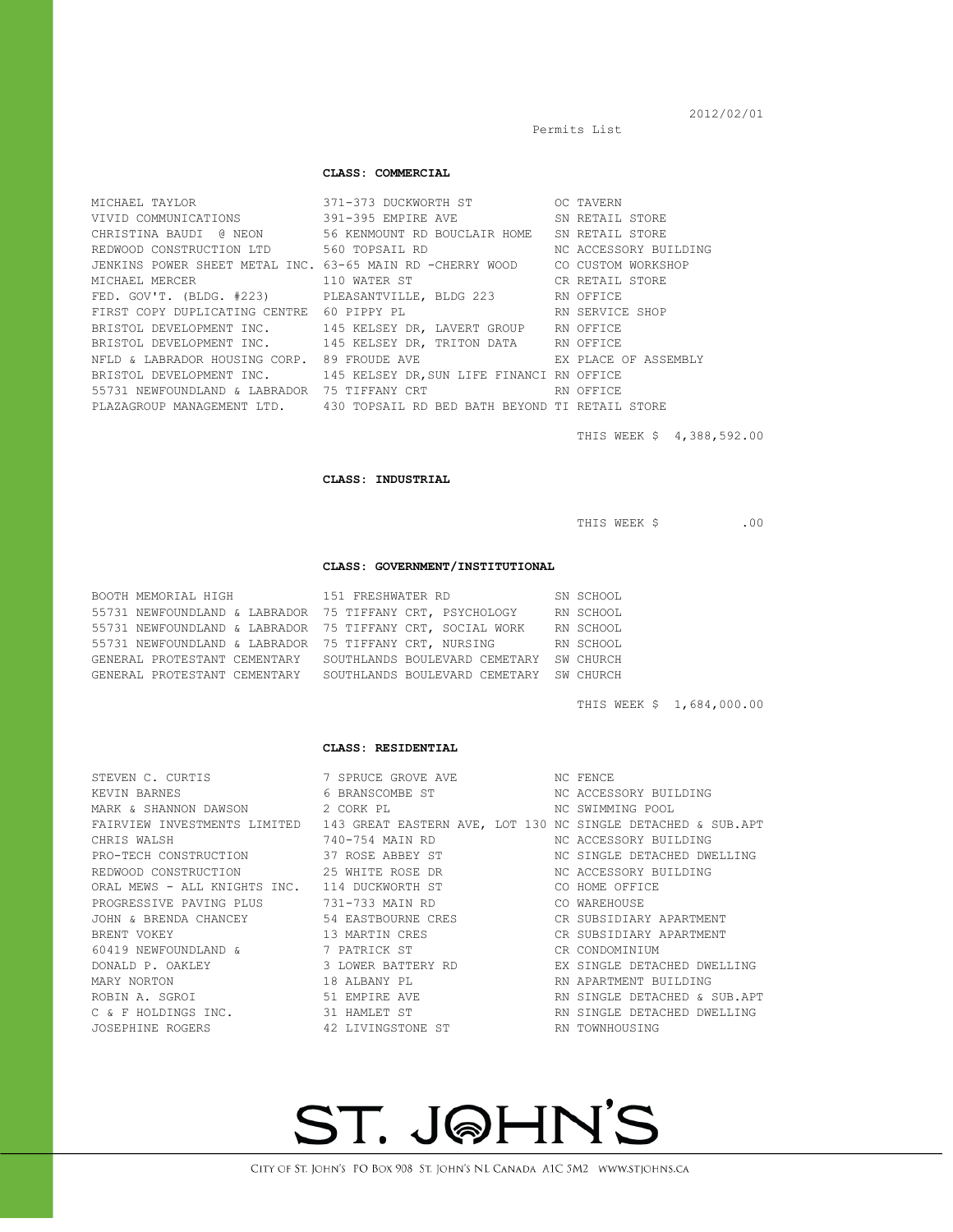| JOHN PROWSE          | 38 ROSE ABBEY ST         |                                       | RN SINGLE DETACHED DWELLING |                                                              |  |
|----------------------|--------------------------|---------------------------------------|-----------------------------|--------------------------------------------------------------|--|
|                      |                          |                                       |                             | THIS WEEK \$ 901,700.00                                      |  |
|                      |                          | CLASS: DEMOLITION                     |                             |                                                              |  |
| UZOR ENTERPRISES LTD |                          | WATER STREET-BECKS COVE DM RESTAURANT |                             |                                                              |  |
|                      |                          |                                       |                             | THIS WEEK \$ 75,000.00                                       |  |
|                      |                          |                                       |                             |                                                              |  |
|                      |                          |                                       |                             | THIS WEEK''S TOTAL: \$7,049,292.00                           |  |
|                      |                          |                                       |                             |                                                              |  |
|                      |                          |                                       |                             |                                                              |  |
|                      |                          |                                       |                             | REPAIR PERMITS ISSUED: 2012/01/26 TO 2012/02/01 \$ 64,200.00 |  |
|                      |                          |                                       |                             |                                                              |  |
|                      |                          |                                       |                             |                                                              |  |
| LEGEND               |                          |                                       |                             |                                                              |  |
|                      |                          | CO CHANGE OF OCCUPANCY SN SIGN        |                             |                                                              |  |
|                      |                          | CR CHNG OF OCC/RENOVTNS               |                             | MS MOBILE SIGN                                               |  |
|                      | EX EXTENSION             |                                       |                             | CC CHIMNEY CONSTRUCTION                                      |  |
|                      | NC                       | NEW CONSTRUCTION                      |                             | CD CHIMNEY DEMOLITION                                        |  |
|                      | OC                       | OCCUPANT CHANGE                       | DV                          | DEVELOPMENT FILE                                             |  |
|                      | RENOVATIONS<br><b>RN</b> |                                       | WS                          | WOODSTOVE                                                    |  |
|                      | SITE WORK<br>SW          |                                       | DM                          | DEMOLITION                                                   |  |

TI TENANT IMPROVEMENTS

### **Payrolls and Accounts**

### **SJMC2012-02-06/87R**

**It was decided on motion of Councillor Hanlon; seconded by Councillor Tilley: That the following Payrolls and Accounts for the week ending February 2, 2012 be approved:** 

> **Weekly Payment Vouchers For The Week Ending February 2, 2012**

# **Payroll**

| Public Works                    | <sup>S</sup> | 445,864.54   |
|---------------------------------|--------------|--------------|
| <b>Bi-Weekly Administration</b> |              | \$678,325.58 |
| Bi-Weekly Management            |              | \$654,435.11 |

# ST. J@HN'S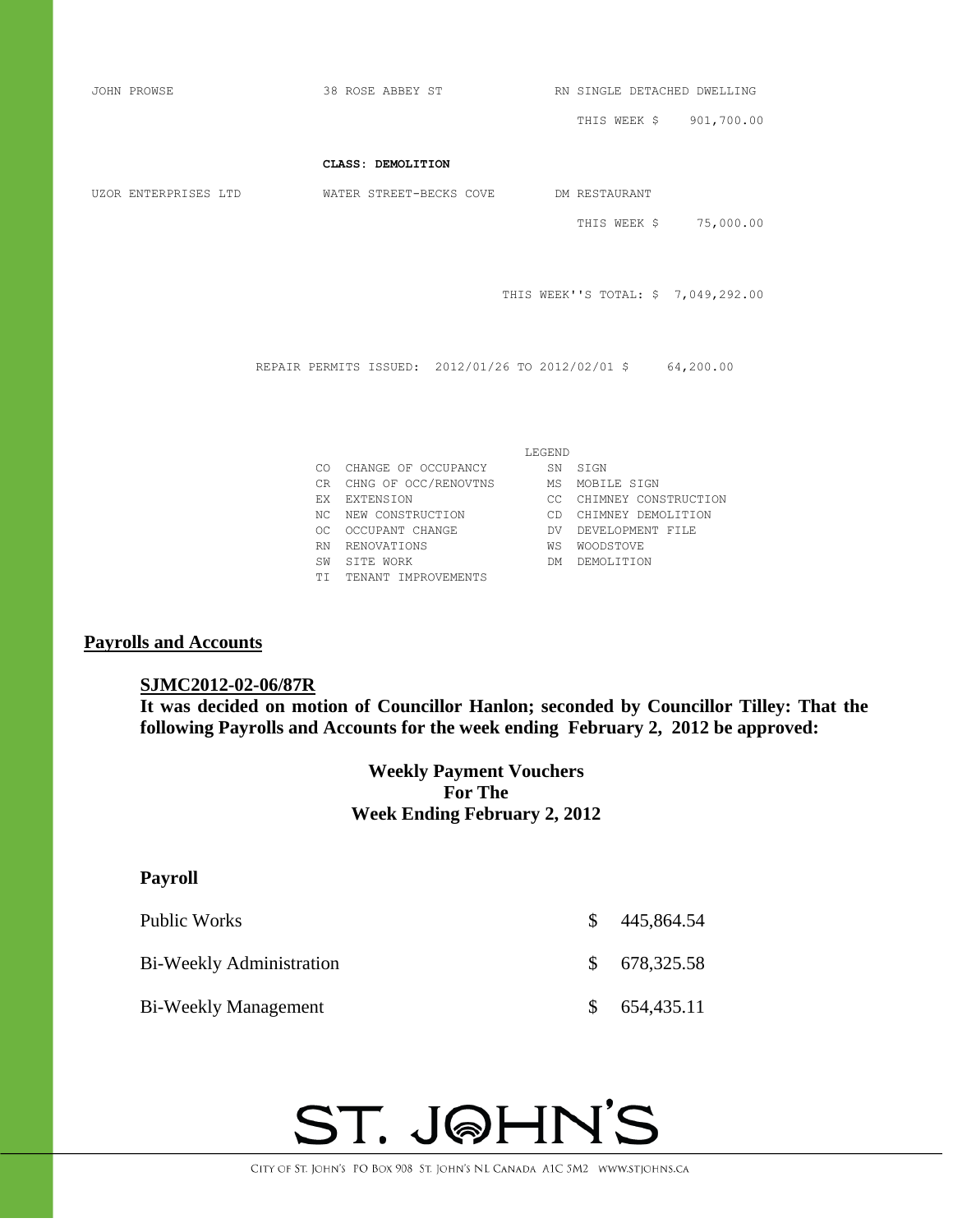Bi-Weekly Fire Department  $$54,956.05$ 

**Accounts Payable \$ 3,183,877.93**

**Total: \$ 5,517,459.21**

### **Tenders**

- a. Tender Standing Order for Glass Beads
- b. Tender Supply of Traffic Controller
- c. Tender Riverhead WWTF Digester No. 1 Removal of Gas Proof Liner

### **SJMC2012-02-06/88R**

**It was moved by Councillor Hanlon; seconded by Councillor Tilley: That the recommendations for the Acting Director of Finance and City Treasurer and the Director of Engineering be approved and the tenders awarded as follows:**

- **a. Construction Signs @ \$23,600.00 (taxes not included)**
- **b. Econolite Canada ltd. @ \$15,878.82 (taxes not included)**
- **c. Mount Pearl Painting Ltd. @ \$274,000.00**

### **2012 Capital Budget**

Council reviewed the 2012 Capital Budget, the list of projects totaling \$21.3 million, a copy of which forms part of these minutes and is on file with the City Clerk's office.

### **SJMC2012-02-06/89R**

**It was moved by Councillor Breen; seconded by Councillor Hickman: That the 2012 Capital Budget totaling \$21.3 million, be approved as presented.**

**The motion being put was unanimously carried.** 

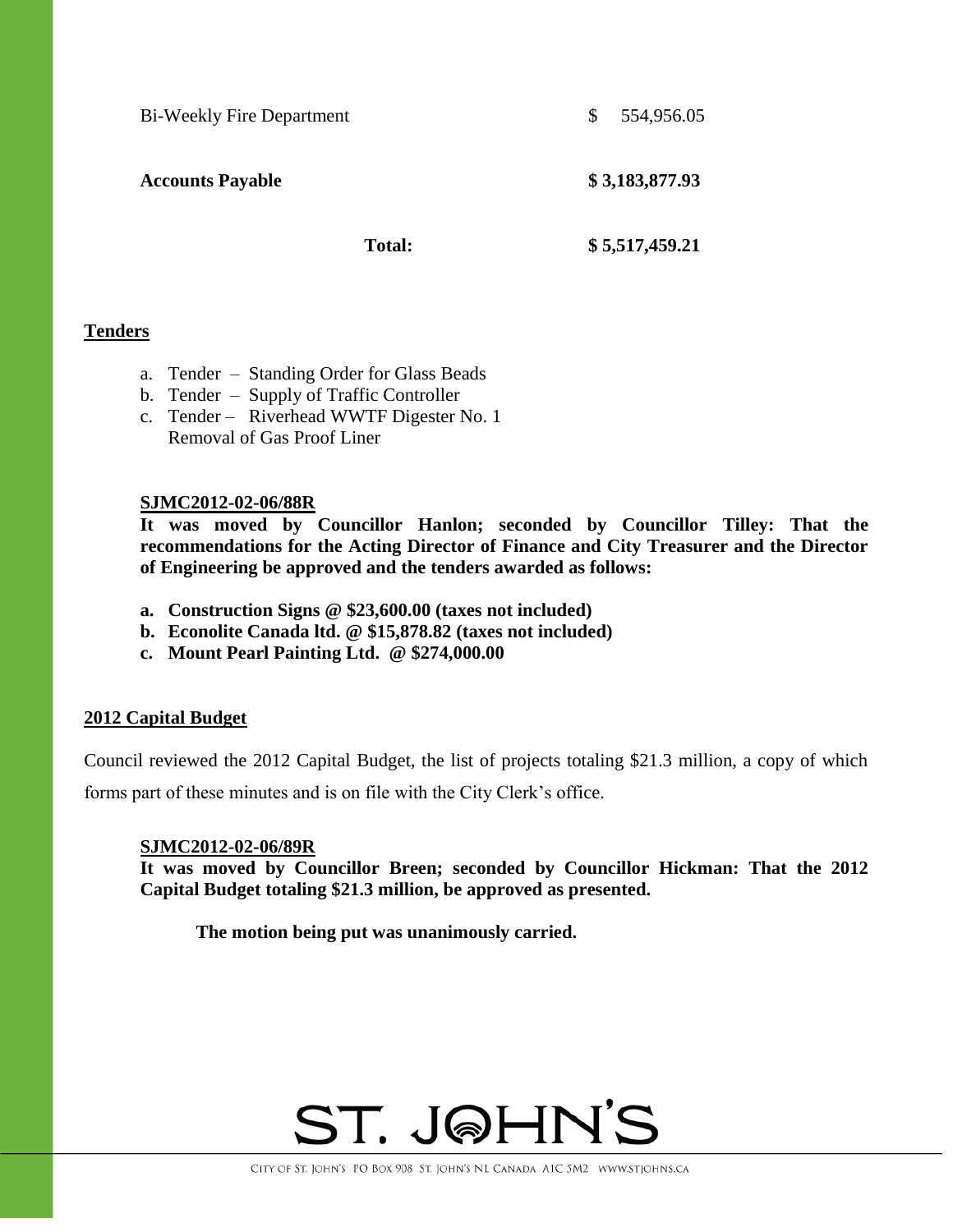**Memorandum dated February 3rd , 2012 from the Deputy City Manager/Director of Corporate Services & City Clerk Re – Travel by Deputy Mayor Duff\_\_\_\_\_\_\_\_\_\_\_\_\_\_\_\_\_\_\_\_\_\_\_**

### **SJMC2012-02-06/90R**

**It was moved by Councillor Colbert; seconded by Councillor O'Leary: That travel by Deputy Mayor Duff to Kingston, Ontario to attend the FCM Board Meetings March 7 to 11, 2012, be approved.** 

**The motion being put was unanimously carried.**

### **Travel by His Worship the Mayor**

### **SJMC2012-02-06/91R**

**It was moved by Councillor Colbert; seconded by Councillor O'Leary: That travel by His Worship the Mayor February 11 to 16, 2012, to London, England, to attend the St. John's Cruise Committee/St. John's Port Authority/St. John's Marketing & Promotion meetings, be approved.**

**The motion being put was unanimously carried.** 

## **Public Meeting Schedule, February 2012**

Council considered as information a memorandum dated February 2, 2012 from the Director of Planning listing the public meetings pertaining to planning issues that have been scheduled to date for the month of February.

### **10 Forbes Street – Waterline Easement**

Council considered a memorandum dated February 2, 2012 from the City Solicitor regarding the above noted.

### **SJMC2012-02-06/92R**

**It was moved by Councillor Colbert; seconded by Councillor Hickman: That the Mayor and City Clerk be authorized to execute Notice of Expropriation with respect to acquiring a water line easement and land at 10 Forbes Street.**

**The motion being put was unanimously carried.**

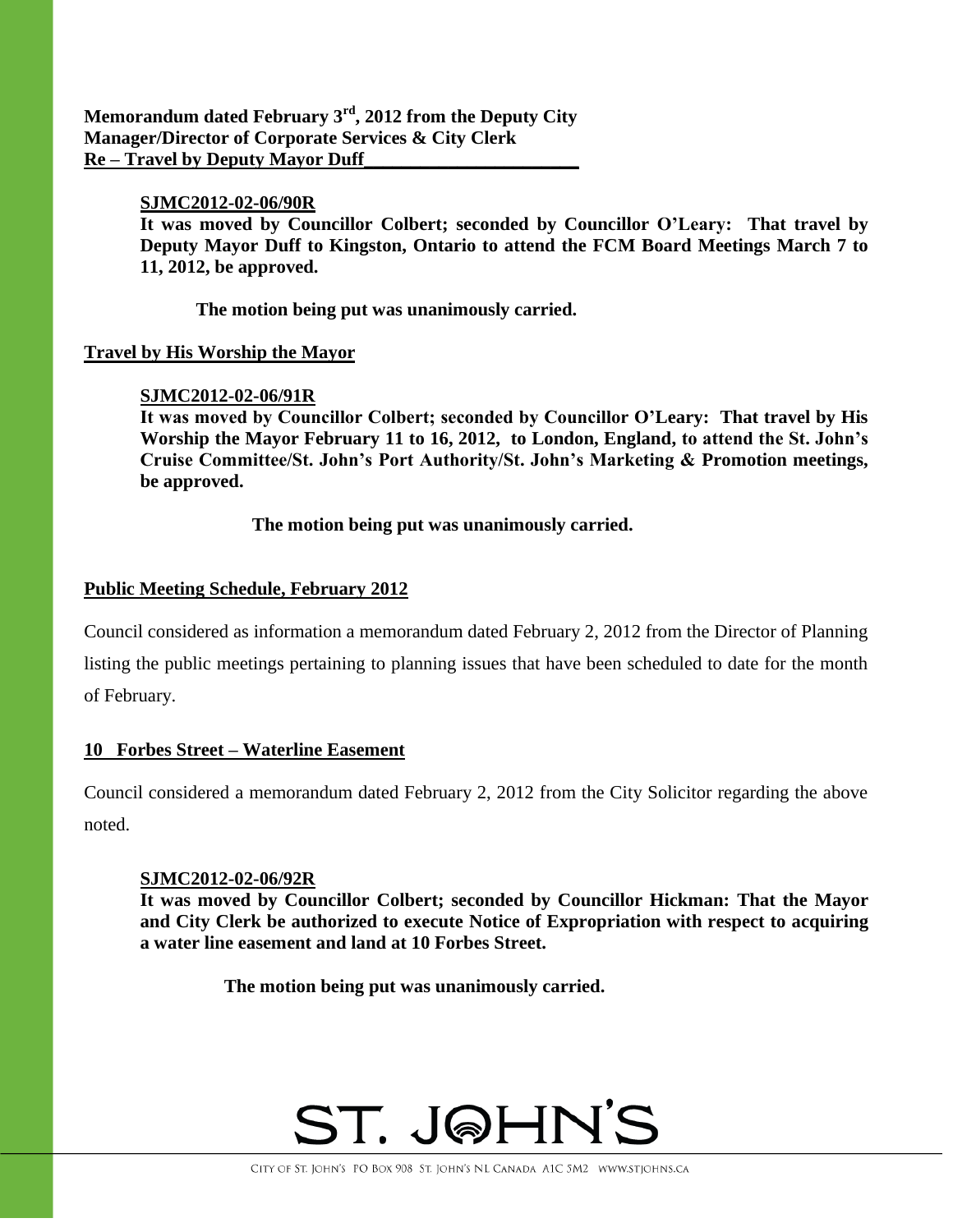### **Water Pressure Reducing Station Easement**

Council considered a memorandum dated February 2, 2012 from the City Solicitor regarding the above noted.

### **SJMC2012-02-06/93R**

**It was moved by Councillor O'Leary; seconded by Councillor Breen: That the Mayor and City Clerk be authorized to execute Notice of Expropriation with respect to acquiring an easement from the R.C. Episcopal Corporation to install a water pressure reducing station on an existing water line on land adjacent to Holy Heart High School.**

**The motion being put was unanimously carried.**

### **February 2012 Economic Update**

Councillor Tilley presented the highlights of the February 2012 Economic Update.

### **Councillor Collins**

Councillor Collins advised of the public meeting to be held this evening at 7:00 p.m. in the Foran/Greene Room, 4th floor, City Hall to present the City's proposed enhancements for sidewalk snow clearing measures. Members of Council and staff with the Department of Public Works & Parks will be present to conduct the presentation and to hear feedback and questions from the general public.

Councillor Collins advised that the Goulds Winter Carnival activities will commence next week.

### **Councillor Hanlon**

Councillor Hanlon noted she would like to see Council find a solution to controlling snowmobile activity within the City limits. The matter was referred to the Police and Traffic Committee for follow-up.

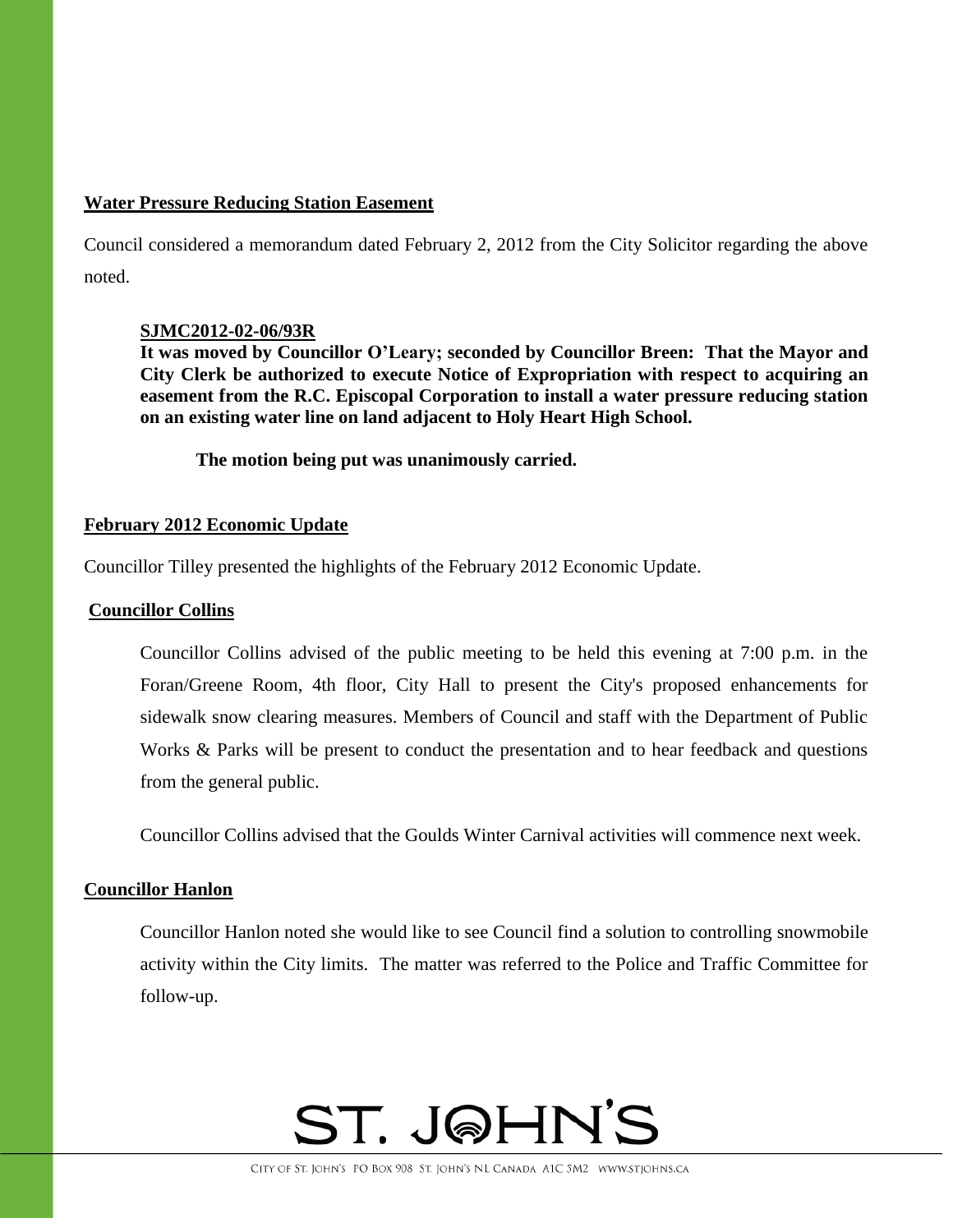Councillor Hanlon extended birthday greetings to Margaret Kearney on her  $87<sup>th</sup>$  Birthday.

## **Councillor Tilley**

Councillor Tilley noted he has received a number of complaints regarding speeding on Jensen Camp Road and Rotary Drive. The matter was referred to the Police and Traffic Committee for follow-up

Councillor Tilley advised of a public meeting to be held by the City of St. John's on Thursday, February 9, 2012 at 7:00 pm at the Elks Club located on Carpasian Road. The purpose of the public meeting is to provide an opportunity for public review and comment on proposed draft standards for drive-through operations that have been prepared by City staff and which are proposed for inclusion in the St. John's Development Regulations.

### **Councillor Galgay**

Councillor Galgay advised that on February 3, 2012 he along with Councillor Hann attended a press conference at the Wiseman Centre on Homelessness during which Minister Hedderson announced approximately \$1 million funding to be used to accommodate women within that institution. He extended gratitude to the government on this funding announcement and commended the churches and other community organization on a commendable job in focusing on homelessness.

### **Councillor Breen**

Councillor Breen noted that last week the May Day Coalition conducted a press conference in which a call was made on the Federal Government to carry out an independent review of the decision to close Search and Rescue Centres in St. John's and Quebec, noting that communication is lacking, making it difficult to campaign. He further noted the Federal Government's commitment to close both the St. John's and Quebec units has been broken in that they've sped up the closure of the St. John's Centre while the Quebec closure has been delayed for another year. Councillor Breen asked that the Mayor write the Federal Government

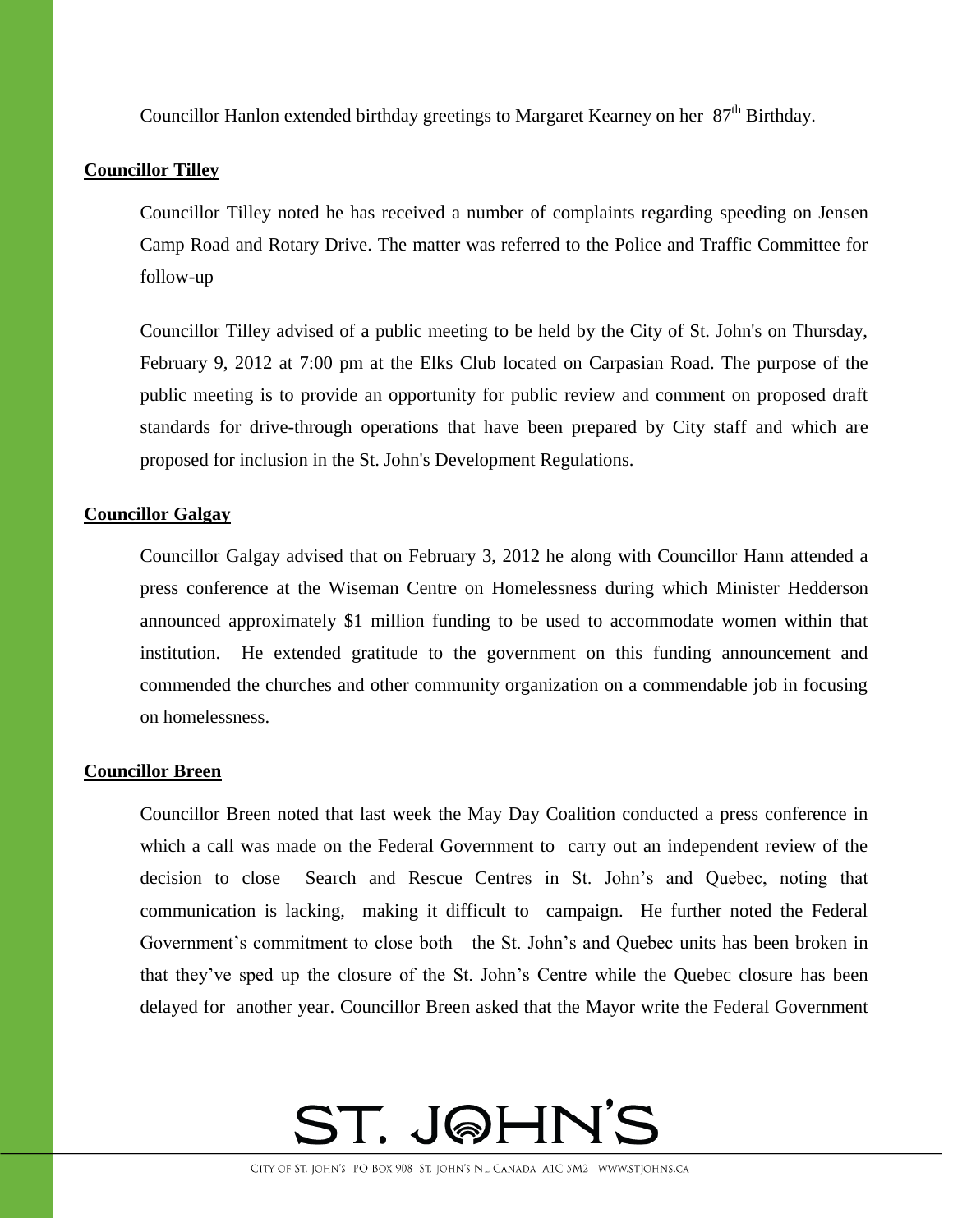calling for support of an independent review and asking that they maintain their original commitment to close both units on the same time table, if indeed they intend to close the units. Councillor Breen called on all municipalities across Newfoundland and Labrador to do likewise.

### **Councillor O'Leary**

Councillor O'Leary tabled a letter from R. Peter McDonald, Principal, Brother Rice Junior High School asking that priority be given to the clearing the sidewalks on Bonaventure Avenue out of concern for the students. The matter was referred to the Deputy City Manager/Director of Public Works and Parks for consideration.

Councillor O'Leary advised that she received calls concerning snow clearing of fire hydrants. The Director of Public Works outlined the protocol with respect to the clearing of hydrants.

Councillor O'Leary advised that today on behalf of the City she took part in the MUN Engagement Series on a topic titled "Engaging in Creative Arts and Culture" and saw it as a great opportunity since the City is in the process of conducting background work on an arts production facility and stressed the importance for open communication and dialogue. Councillor O'Leary encouraged the public to visit the MUN website.

Councilor O'Leary advised that she will be meeting with Honourable Terry French, Provincial Minister of Environment and Conservation, concerning Government's plans to roll out the legislation on Banning of Cosmetic Pesticides Use and Lawn Care and will apprise Council accordingly.

Councillor O'Leary advised that on February 9, 2012 St. John's Clean and Beautiful will host an art exhibit by a grade 3 students throughout the City, titled "For the Love of St. John's Art" .

### **Deputy Mayor Duff**

Deputy Mayor Duff advised that she received a call from a resident who had witnessed a private contractor remove snow from private property and dump it onto City property and asked what